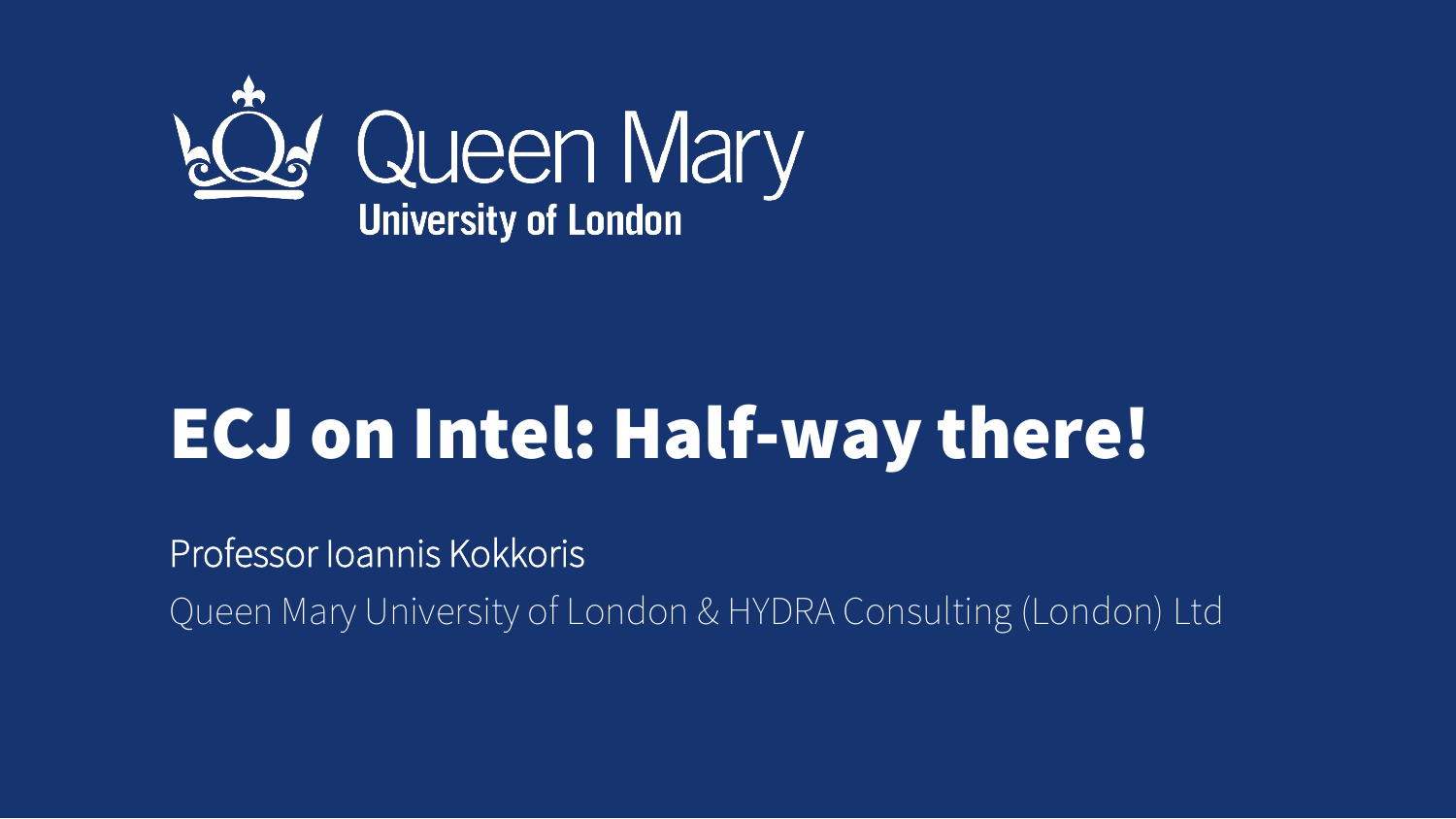# **The Intel case: the problematic conducts**

- Intel offered rebates of up to 16% to 4 major PC manufacturers, conditional on 80% purchases' exclusivity
- Intel paid PC manufacturer to delay introduction of AMD products
- Intel paid major retailer not to stock AMD PCs
- 2014: General Court upholds European Commission decision
- 2017: Court of Justice sets aside General Court judgment and returns to GC
- $\triangleright$  Economists around the world rejoice!!

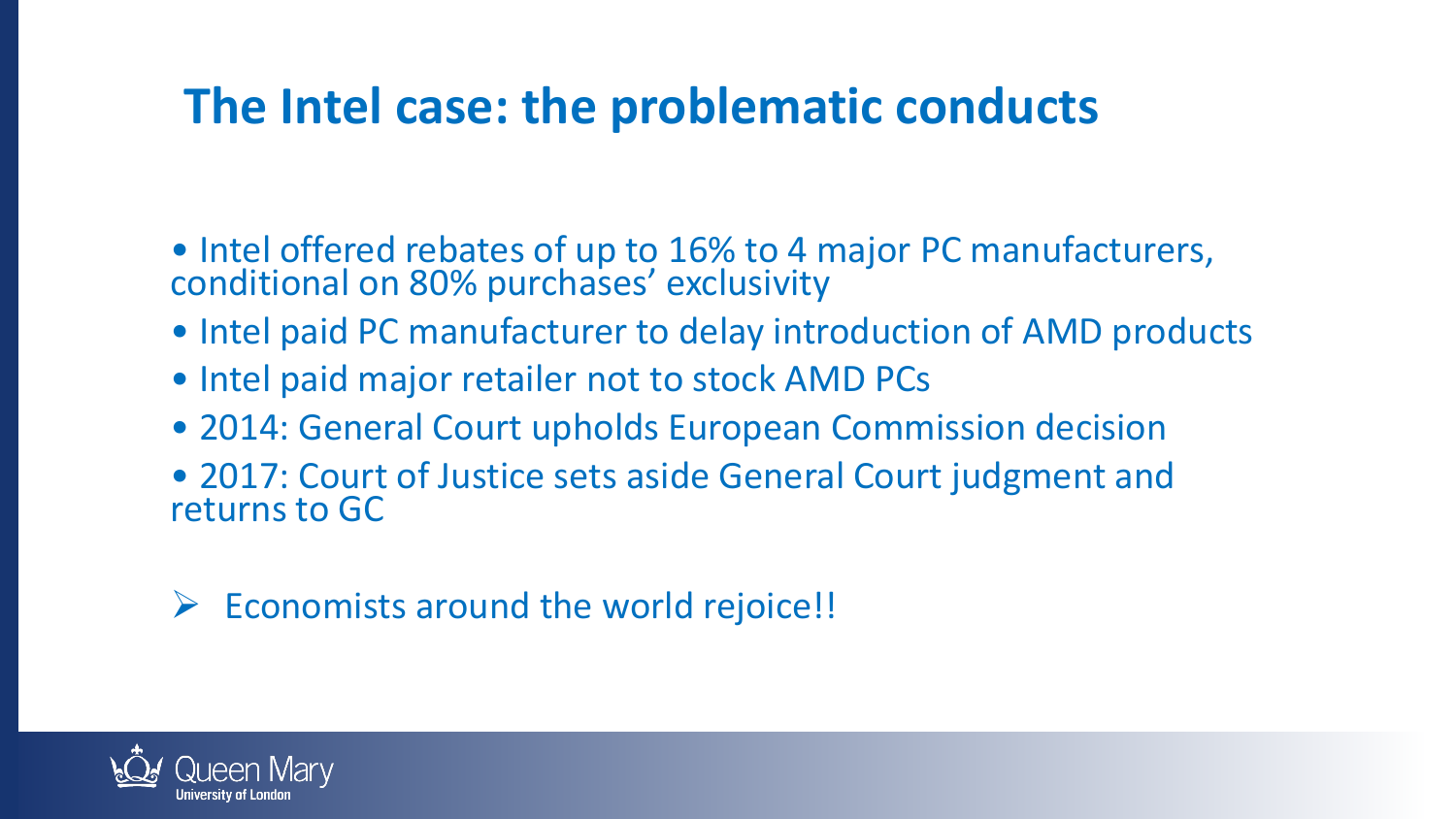### **ECJ on Intel**

- Re-affirms the focus on foreclosing as-efficient competitors
- Confirms that a presumption of illegality applies to exclusivity rebates by a dominant company
- However, clarifies that in case of substantiated submission by the dominant company, an analysis of potential effects has to be carried out

#### > ALMOST there!!!!

 $\triangleright$  Procedural vs Substantive issue?

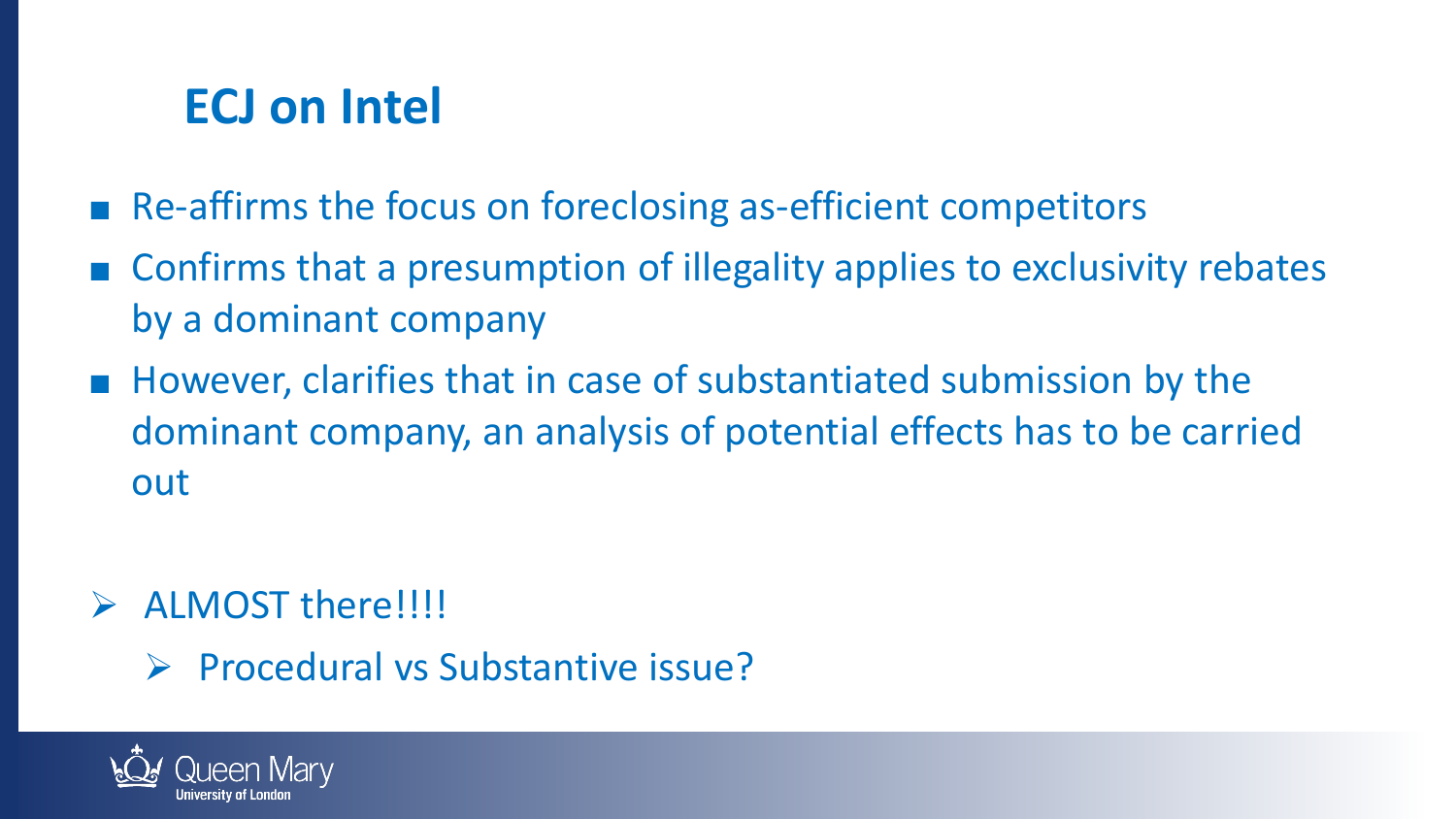### **ECJ on Intel**

■ List of factors to be considered:

- the extent of the undertaking's dominant position on the relevant market
- market share covered by the challenged practice
- conditions and arrangements for granting the rebates in question
- their duration and their amount;
- assess the possible existence of a strategy aiming to exclude competitors that are at least as efficient as the dominant undertaking from the market

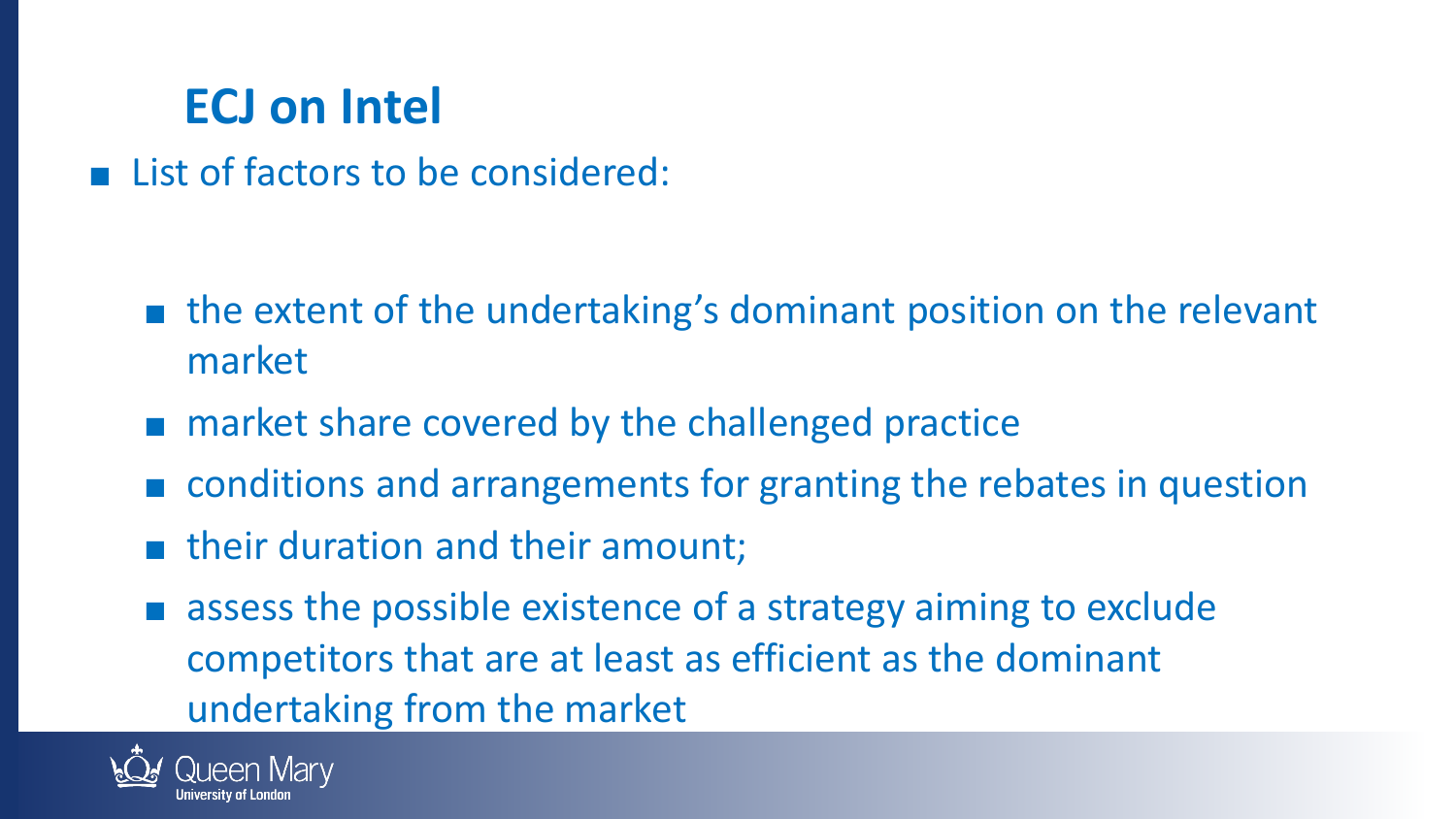# **ECJ on Intel**

- Use of AEC test:
	- Limited to objective justification and efficiency defence? [paragraph 140]
	- Emphasizes that if Commission has conducted an AEC test and the dominant company has questioned its validity, the GC has to review the applicants' views
	- Not obligatory for EC to conduct AEC but if it does, then GC needs to assess comments on it
		- Falls short from introducing an AEC test as a requirement
	- Gives the Commission discretion not to run AEC test. This is unfortunate!
		- What happens if a competition authority does not run AEC, parties do? And outcome differs? Will the authority argue its not necessary as there is a clear cut case?

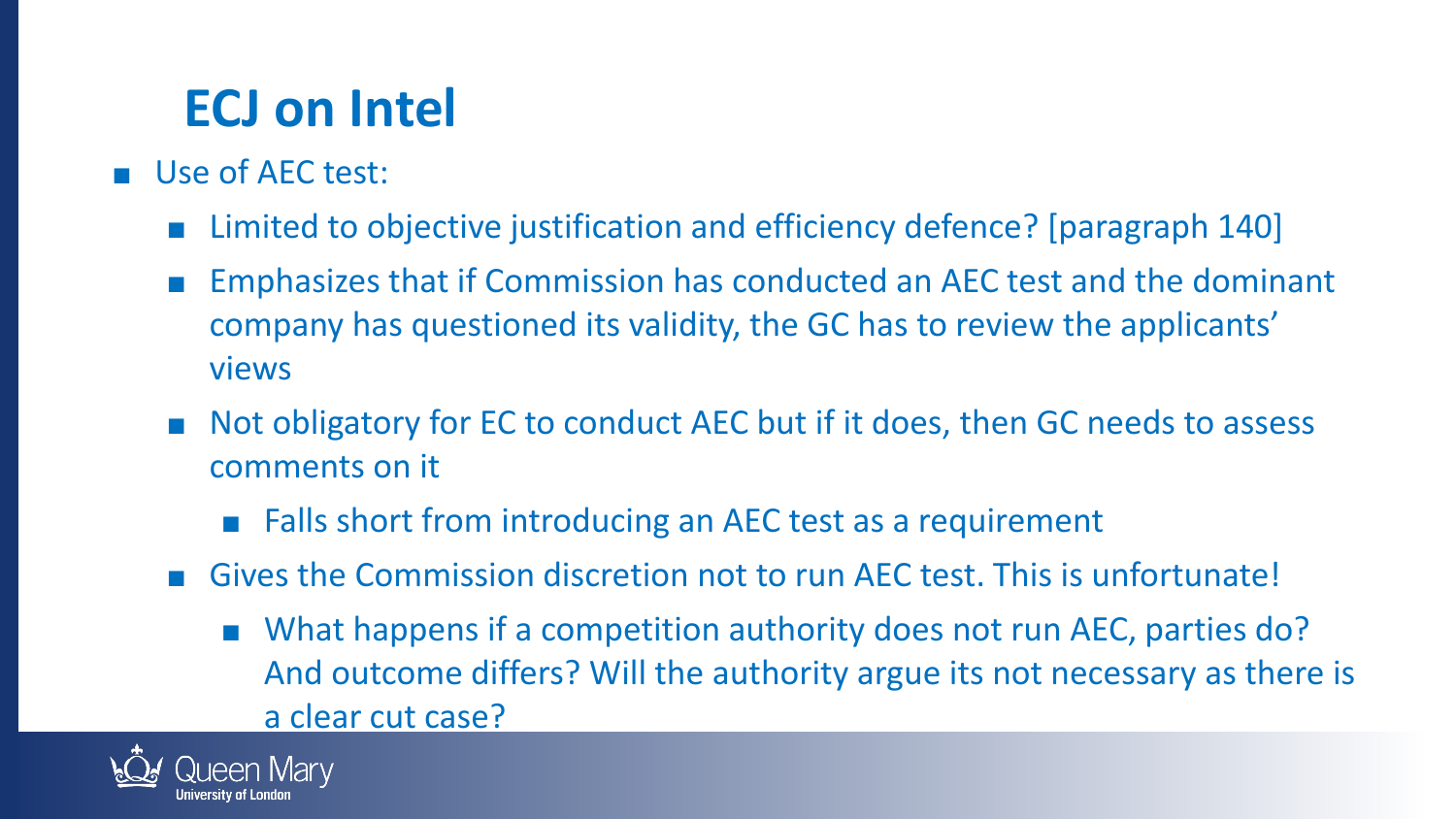# **EC Guidance on retroactive rebates**

- Priorities Guidance sets out how the AEC analysis may be conducted:
	- Assess the contestable share: How much of a customer's purchase requirements can realistically be switched from the dominant company to another supplier?
	- Calculate the effective price spread over the contestable share which must be offered by a competitor to match the value of the dominant company's rebate.
	- Identify the relevant costs. Check whether the effective price is below the relevant costs
- Are as-efficient competitors able to offer similar rebate schemes profitably?
	- If Yes, then there is no distortion of the competitive process;
	- If No, can they compete effectively by reducing their prices profitably?
	- Assess whether the effective price is below cost. If so, there is a risk of illegal foreclosure

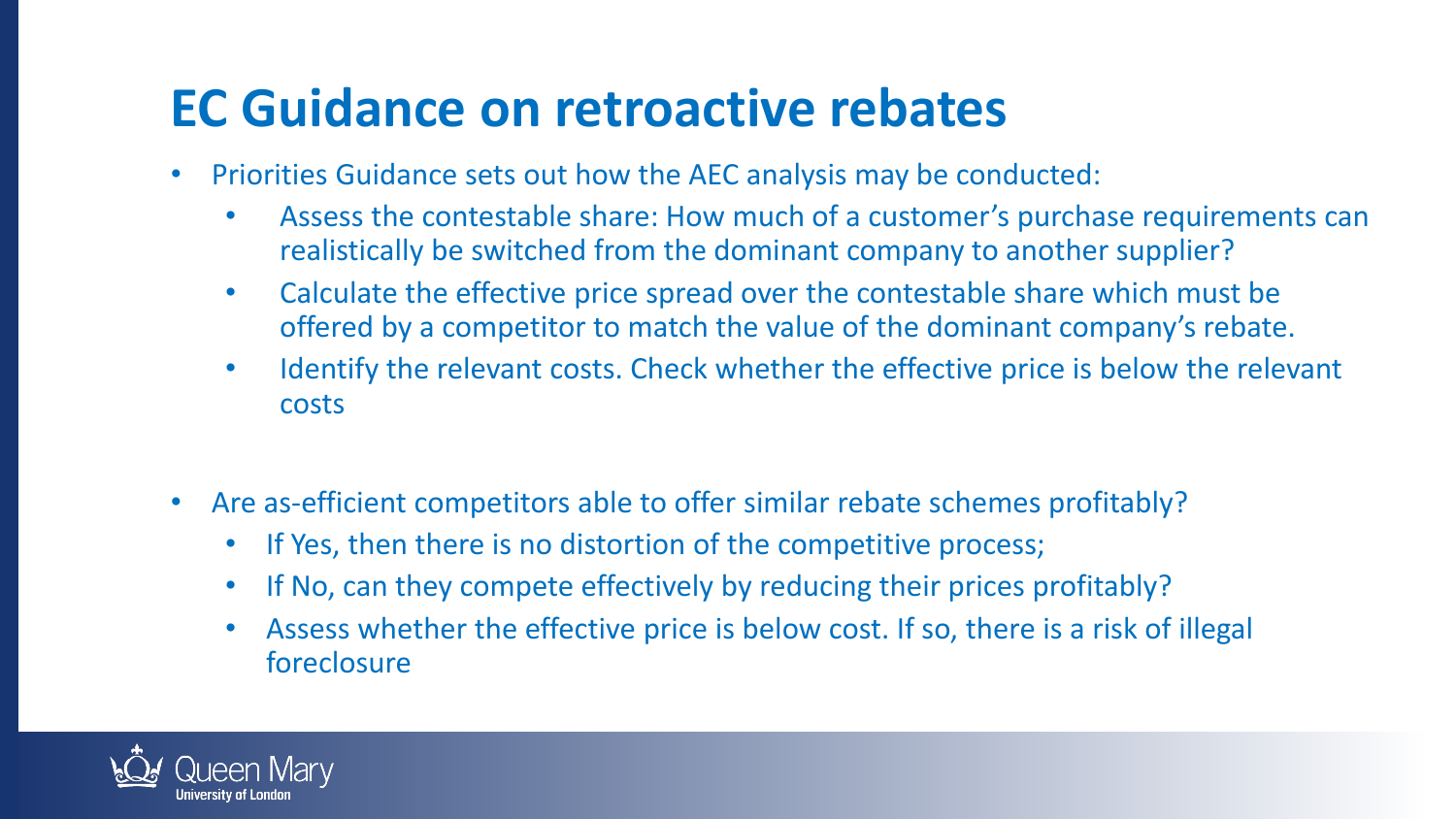# **Analysis of Rebates**

Assessment of rebates must take into account:

- the extent of the undertaking's dominance
- the extent of the market covered by the rebate
- the structure and duration
- is it part of a strategy to exclude as efficient competitors?

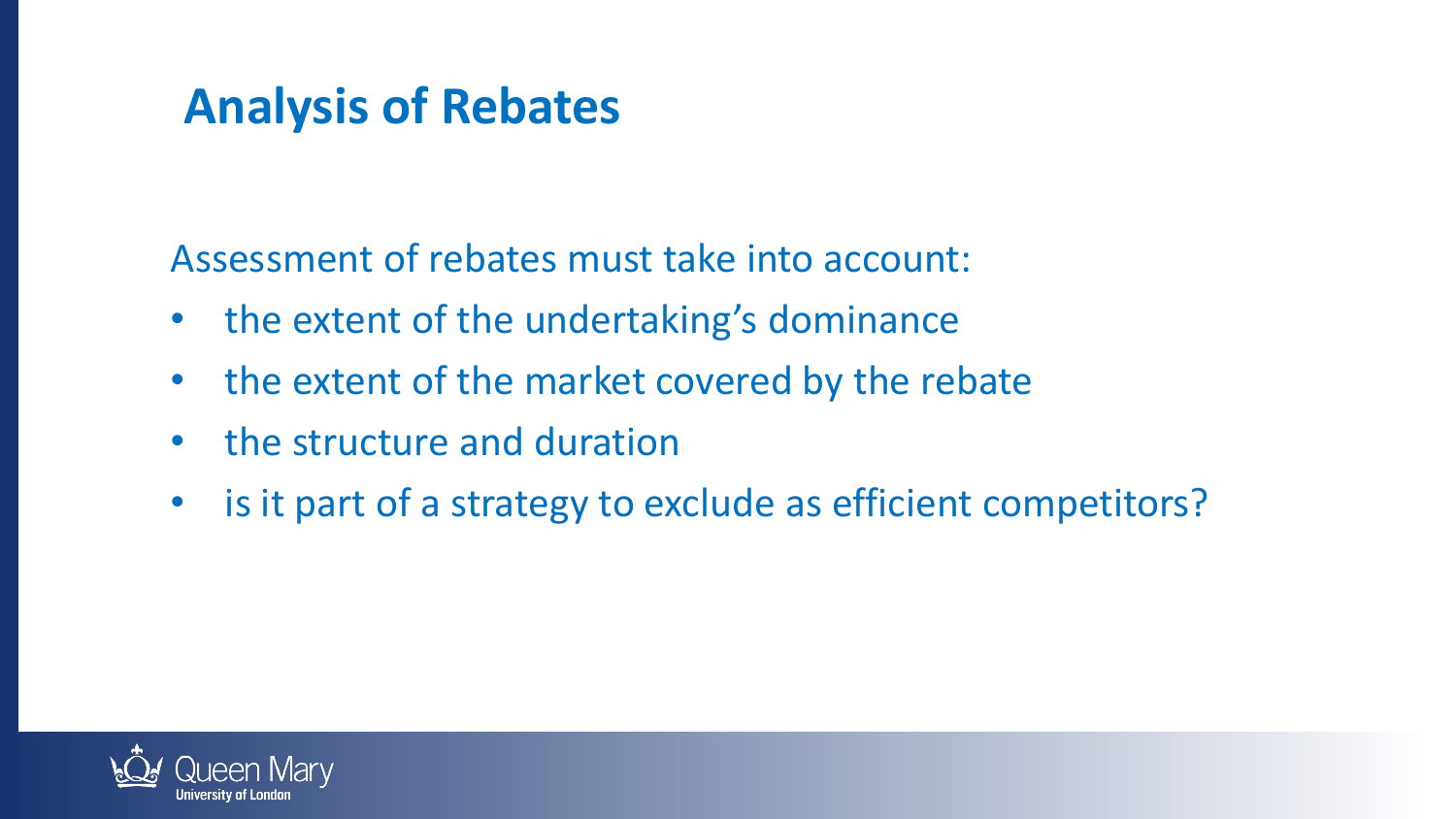# **As Efficient Competitor Test**

• Estimate what price a rival would have to offer in order to compensate the customer for the loss of the conditional rebate if the latter would switch "part of its demand" away from the dominant undertaking:

- For incremental rebates, "part of its demand" is normally the incremental purchases that are being considered.
- For retroactive rebates, it will generally be relevant to assess in the specific market context how much of a customer's purchase requirements can realistically be switched to a rival (the 'contestable share')

• The effective price that the rival will have to match is not the average price of the dominant undertaking, but the normal (list) price less the rebate it loses by switching, calculated over the relevant range of sales and in the relevant period of time.

 $\triangleright$  This is not as straightforward as it sounds

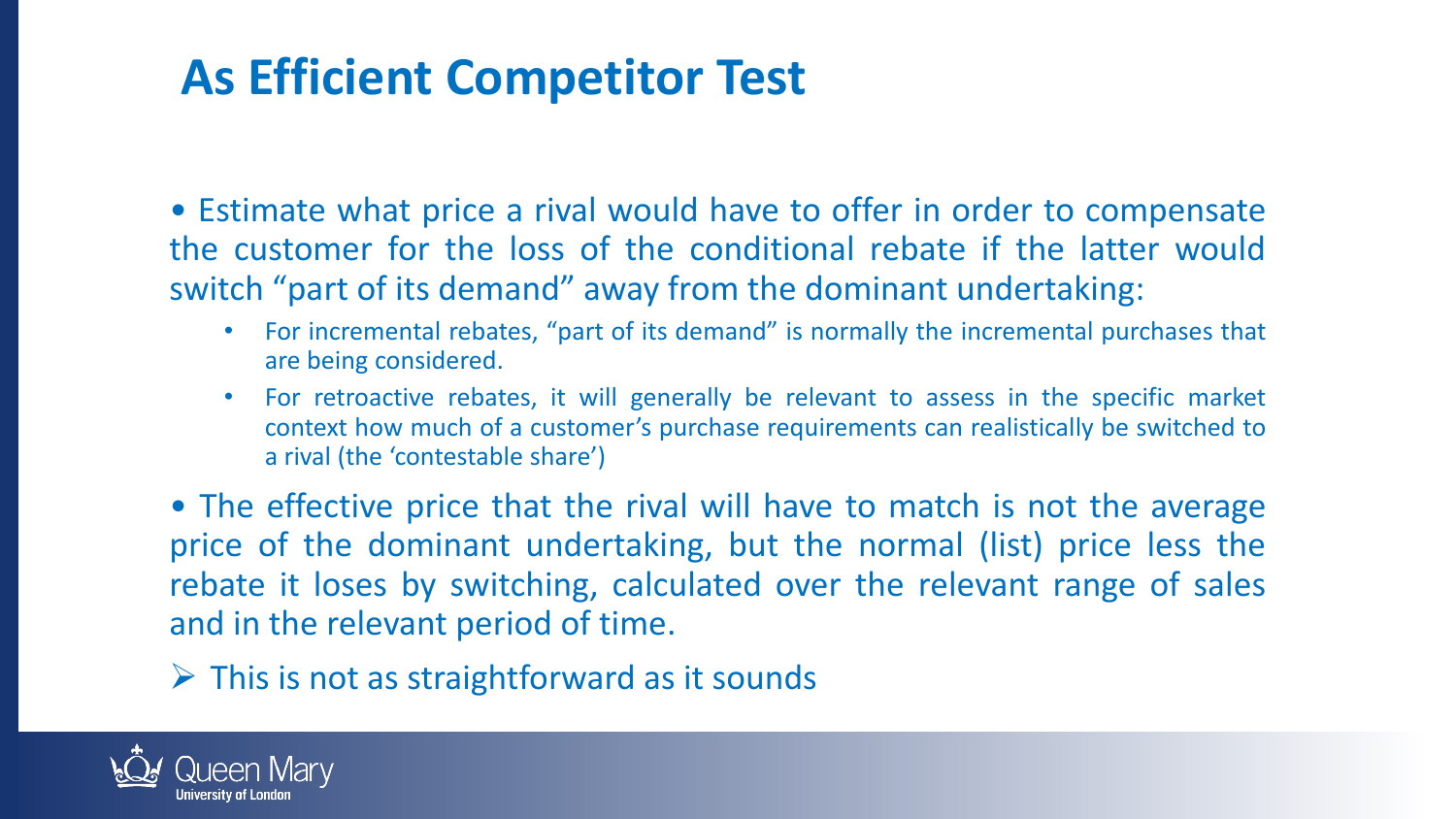#### **As Efficient Competitor Test: Who is the Competitor?**

- Is it the complainant? Not necessarily
- Identifying the "As-Efficient Competitor", requires an assessment of:
	- The markets directly and indirectly affected by the unilateral conduct under scrutiny [**somewhat straightforward**]
	- Relevant asymmetries between the allegedly dominant firm and the As-Efficient Competitor [**not easy when defending a conduct**]
	- The discount offered by the dominant firm **[not straightforward]**
	- Actual demand under the contract **[straightforward]**
	- The quantity targets in the contract **[straightforward]**

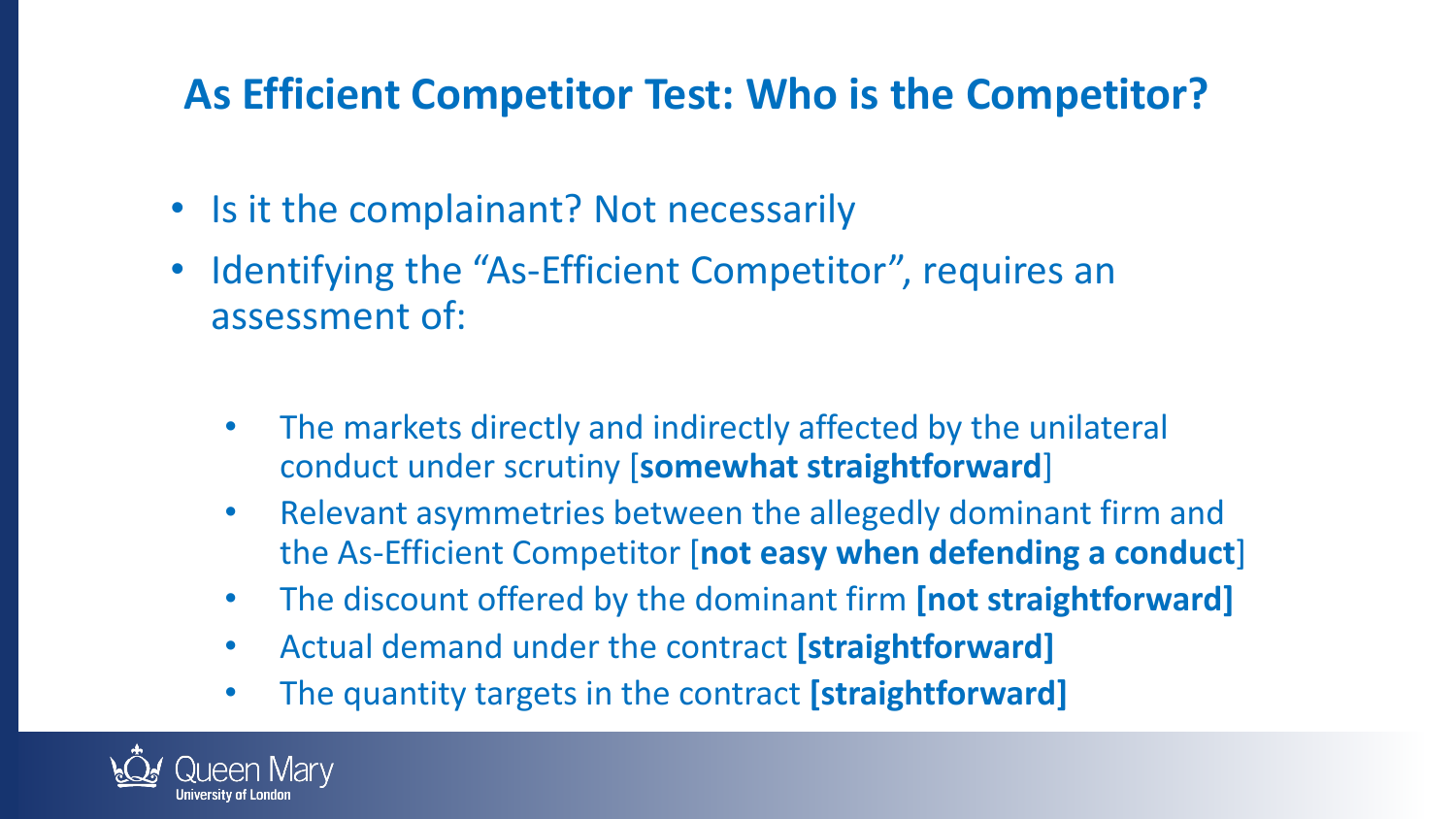#### **Considerations in conducting AEC test: Contestable Share**

- Market share / share of dominant company sales which a non-dominant competitor can compete / share of the market that the entrant can supply
- Smaller than the share of the market allegedly foreclosed by the conduct under scrutiny –the foreclosure share
- The relevant contestable share may be greater than the share of the market the entrant can currently supply if, for instance, the entrant is about to expand its product line or increase its capacity
- **Challenge** for dominant firm is to estimate an contestable share "**acceptable**" to the competition authority

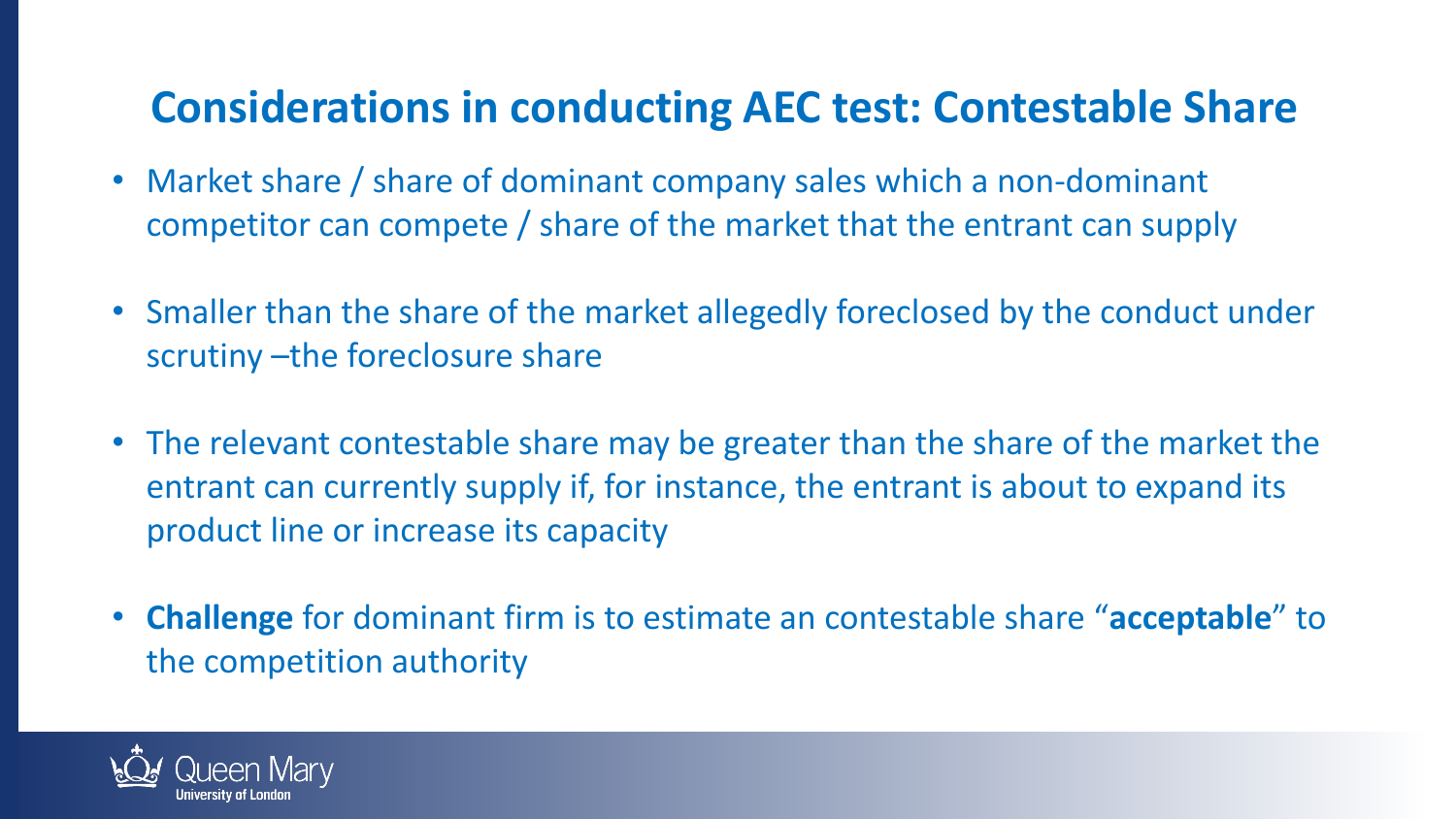# **First Phase of AEC: Contestable Share**

- Estimate contestable market share
	- Market intelligence/business plans (projected penetration under different scenarios)
	- Determine the contestable market share using actual market shares.
	- Determine the contestable market share based on consumer preferences
- For an existing competitor: data related to the fluctuations of sales over time
- For a potential competitor: evaluation of the scale of sales that a new entrant would reasonably be able to reach (or if impractical the past trend of new entrants in the same or similar markets.
- An anti-competitive foreclosure: only if an equally or even more efficient competitor is unable to compete **not for the entire size** of the customer's demand, but **just for the portion of demand** which is not monopolized by the dominant firm.

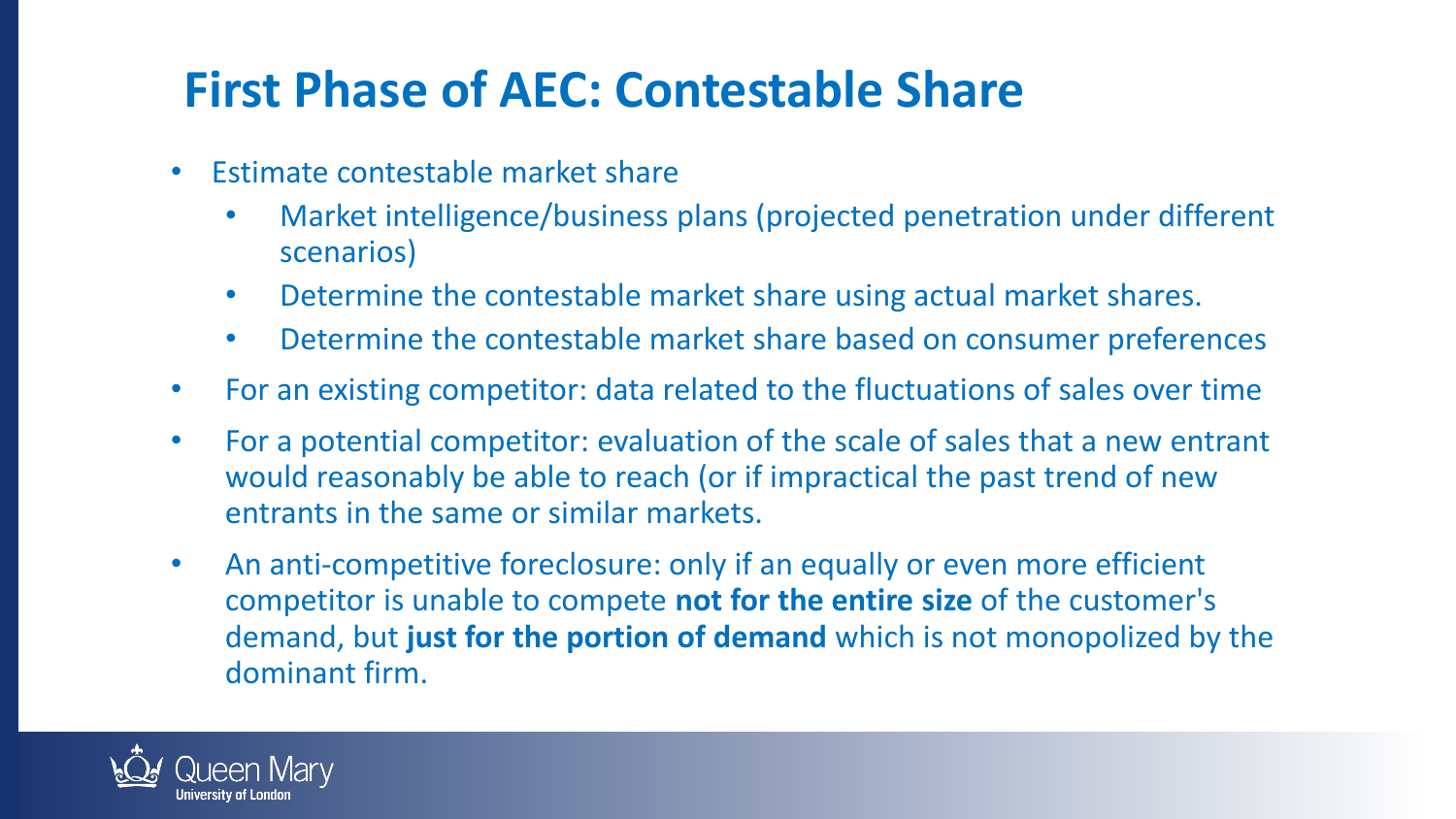# **First Phase of AEC: Contestable Share**

- CS: contestable share
- CD: contractual demand threshold
- D: conditional discount –awarded if quantity demanded from incumbent equals CD > 1−CS
- P<sub>U</sub>: undiscounted price
- $P_E$ : entrant price

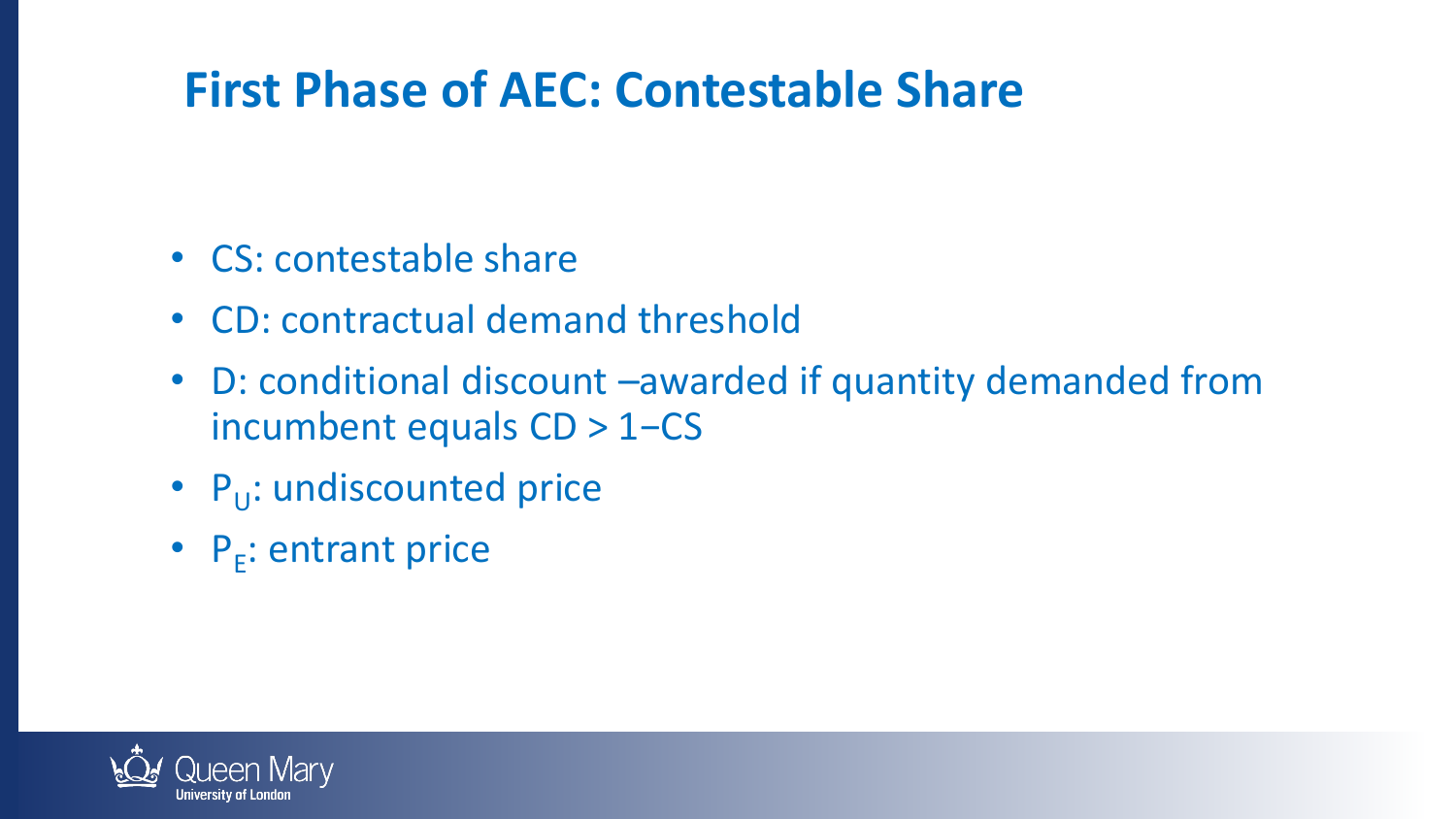# **First Phase of AEC: Contestable Share**

- Entrant will be able to compete for the contestable share only if
	- P<sub>F</sub>CS +  $P_{11}$  (1−CS) ≤ ( $P_{11}$ –D) CD + P (1 CD) or
	- $P_E \leq P_{U} DCD/CS$
- Conditional discount can be replicated profitably so no abusive conduct if
	- $(P_E DCD/CS)CS > COST$
- Threshold for Contestable share in short run=  $(DCD + COST)/P_{U}$

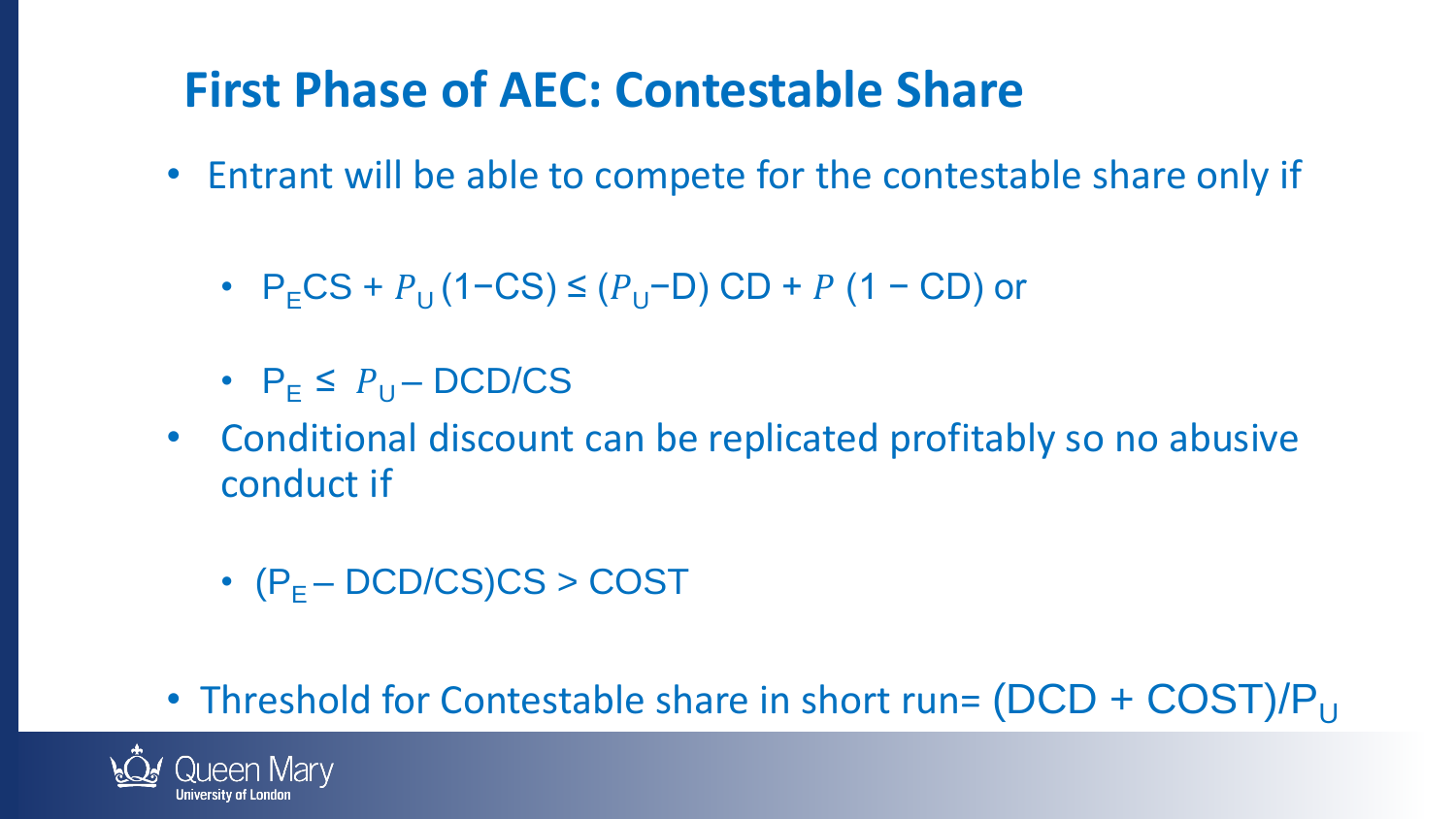#### **Considerations in conducting AEC test: Cost measures**

- Average Avoidable Costs (AAC): specific to each unit of production and includes raw materials, production, packaging, direct labor
- Long Run Average Incremental Cost (LRAIC): specific to each production line includes also indirect labor, production facilities, logistics, marketing, distribution
- Excludes part of costs "common" to other product lines, e.g. back office functions (legal, finance), factory / warehouse covering multiple products
- Average Total Costs (ATC): AAC, LRAIC, plus apportionment of common cost
- **Challenge:** Allocating marketing, logistics, distribution [**not straightforward in multi product markets**]

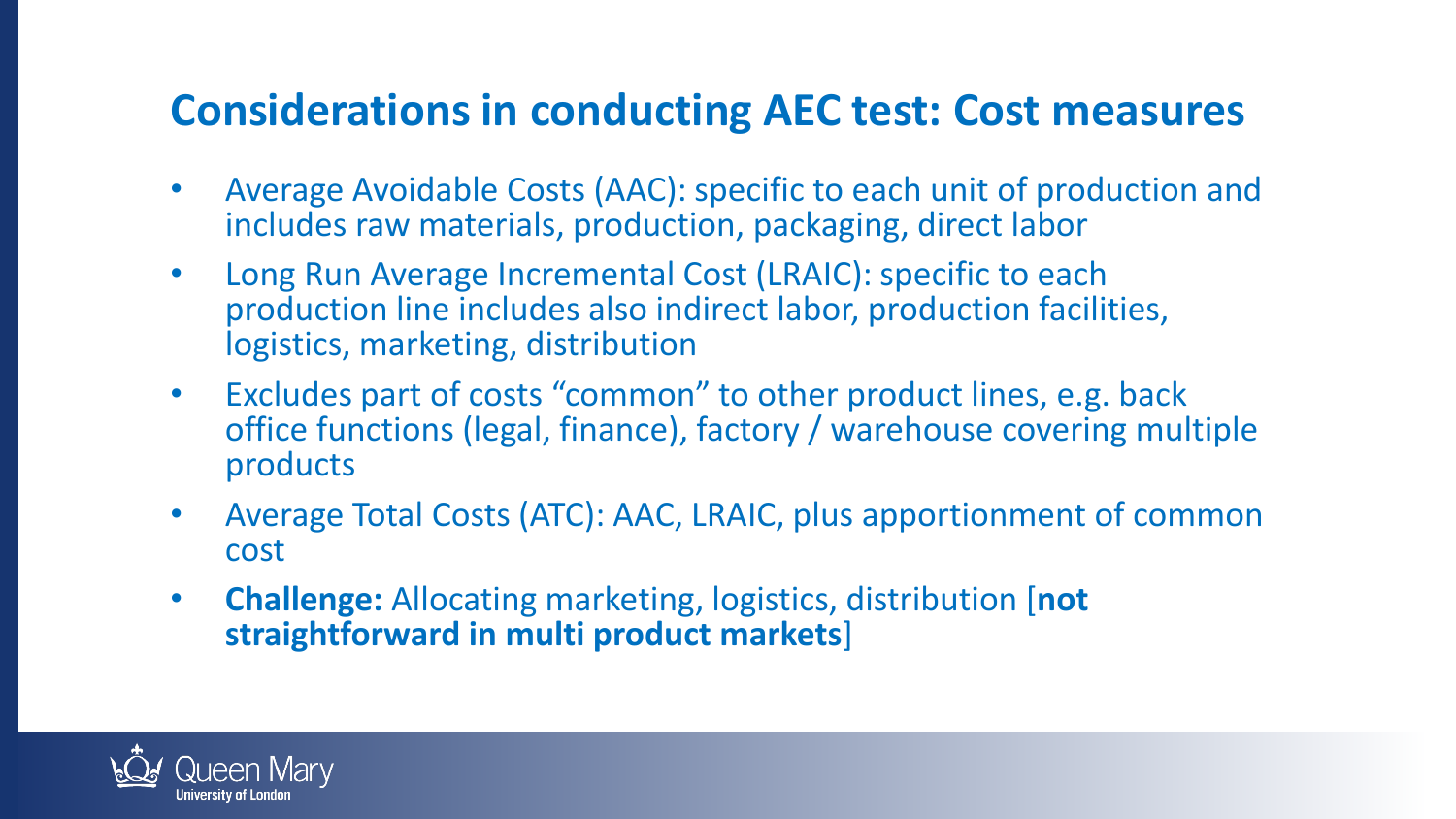## **Second Phase of AEC: Effective Price and Discount**

- Average price that a competitor would need to propose to the customer to compensate the loss of the discount offered by the dominant firm
- Competitor can refund the customer of the rebate lost from the dominant undertaking only relying on the contestable demand.
- Effective price competitor must offer to match the dominant firm's discounted price would certainly be lower than the latter.
- Effective price increases with the sales made by the competitor and thus the size of the contestable demand, because the competitor is progressively in a better position to recoup the discount lost by the customer over a higher number of units.

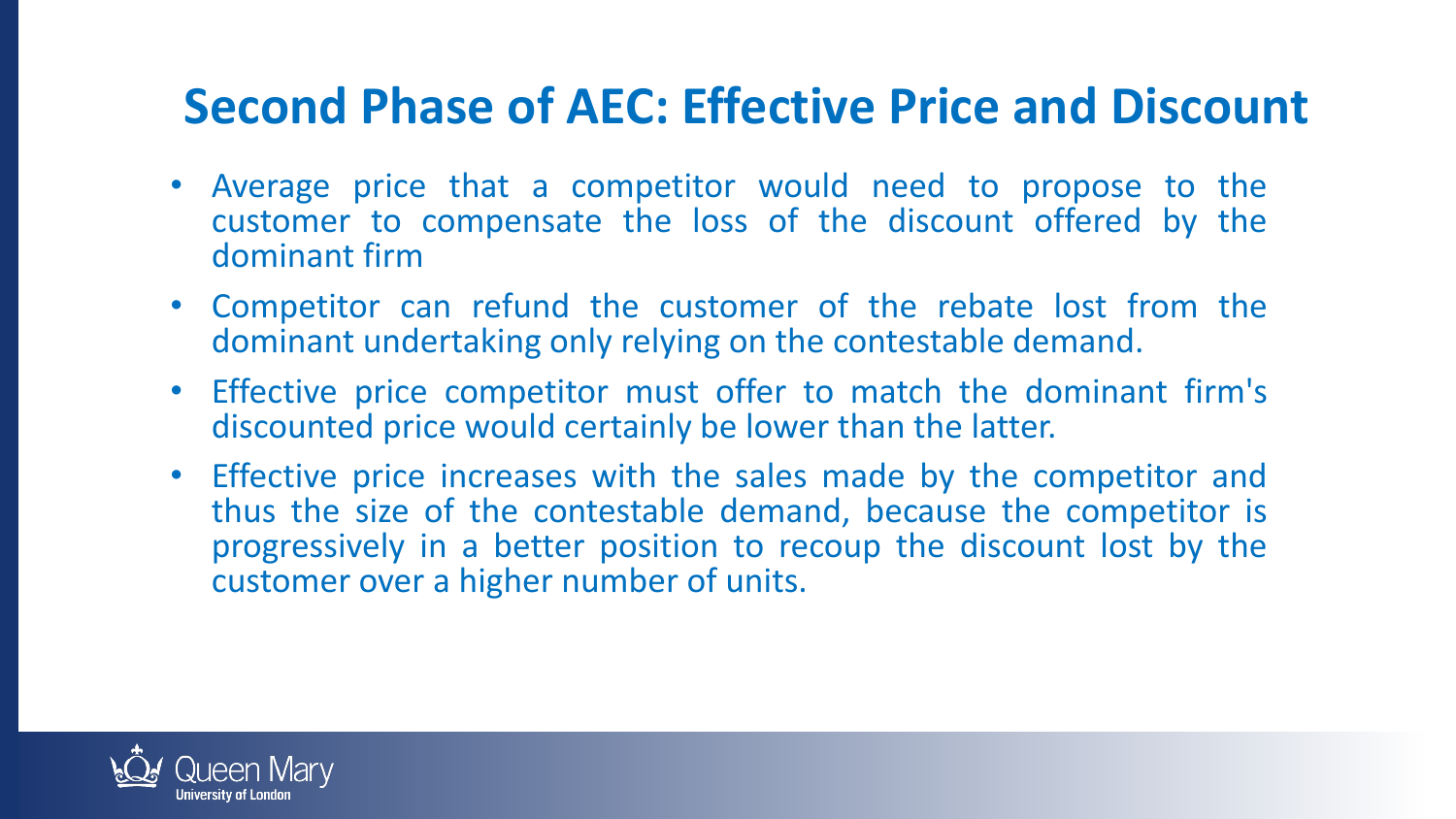#### **Second Phase of AEC: Effective Price and Discount**

 $\begin{aligned} \mathbf{P}^{\mathrm{E}} &= \mathbf{P}^{\mathrm{L}} \left[ X - \mathbf{r} \left( X + Y \right) \right] \, / \, X \\ \mathbf{D} &= X + Y = 1 \\ \mathbf{P}^{\mathrm{E}} &= \mathbf{P}^{\mathrm{L}} \left[ 1 - (\mathbf{r} \, / \, X) \right] \\ \mathbf{P}^{\mathrm{E}} &= \text{effective price} \\ \mathbf{P}^{\mathrm{L}} &= \text{list price} \\ \end{aligned}$ 

- 
- 
- 
- 
- 
- 
- $\begin{array}{ll} \mbox{$\rm I$} & = \mbox{discount rate} \\ \mbox{$\rm I$} & = \mbox{total demand} \\ \mbox{$\rm X$} & = \mbox{share of demand contestable} \\ \mbox{$\rm Y$} & = \mbox{share of demand non-constable} \end{array}$

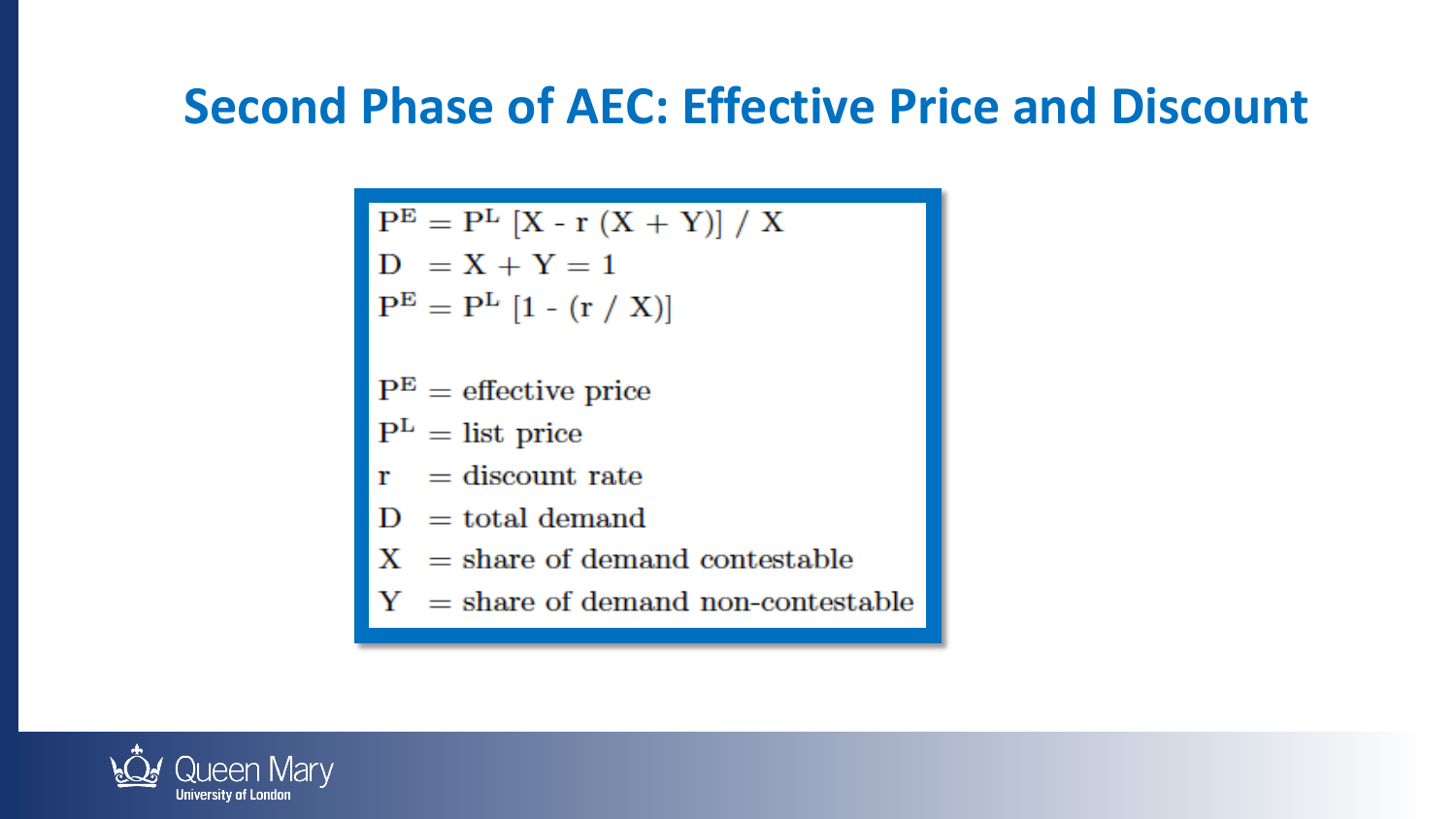# **Difference the discount range can make**

- Shall the total discount be taken into account or only the incremental one?
	- The answer to this question can lead to totally different conclusions

| <b>Discount level for the AEC test</b>  |                       | <b>Total Discount Incremental Discount</b> |
|-----------------------------------------|-----------------------|--------------------------------------------|
| Average Weighted price dominant company | 2.490                 | 2.490                                      |
| Average Weighted cost dominant company  | 2.000                 | 2.000                                      |
| Dominant company market share           | 0.924                 | 0.924                                      |
| Competitor market share                 | 0.066                 | 0.066                                      |
| Contestable market share                | 0.050                 | 0.050                                      |
| <b>Discount</b>                         | 0.003                 | 0.090                                      |
| <b>Effective price of competitor</b>    | 2.341                 | $-1.992$                                   |
|                                         | <b>NO FORECLOSURE</b> | <b>FORECLOSURE</b>                         |

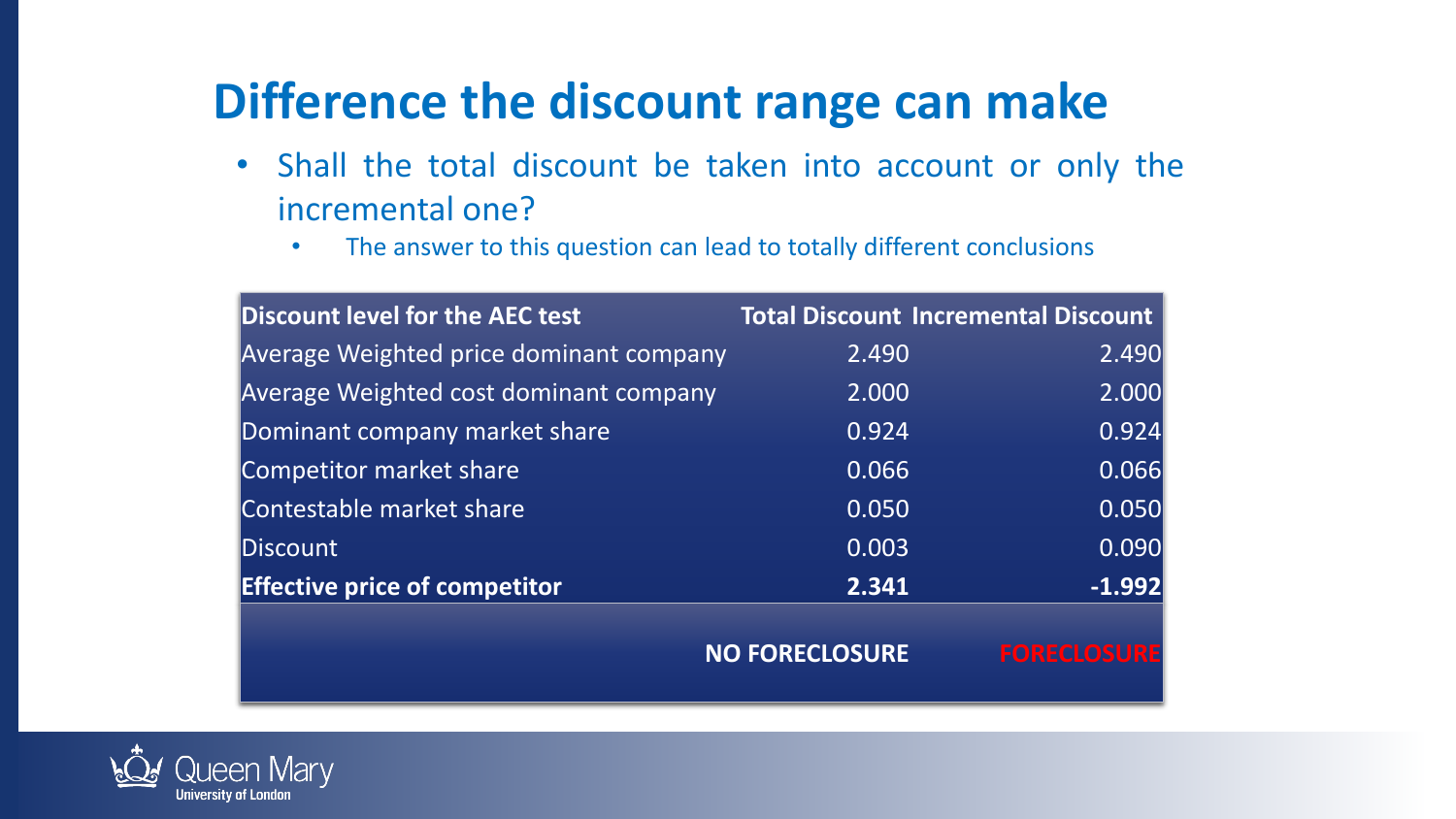# **Conclusion on the AEC Test**

- If the effective price *associated to the contestable demand* is below AAC of the dominant firm, then the retroactive rebate is considered capable of foreclosing an equally or even more efficient competitor, **so abusive**;
- if the effective price is between AAC and LRAIC the retroactive rebate, an equally or even more efficient competitor would be able to compete despite the presence of the dominant firm's retroactive rebate, **so not abusive**.
- Challenges with identifying contestable demand and amount of discount

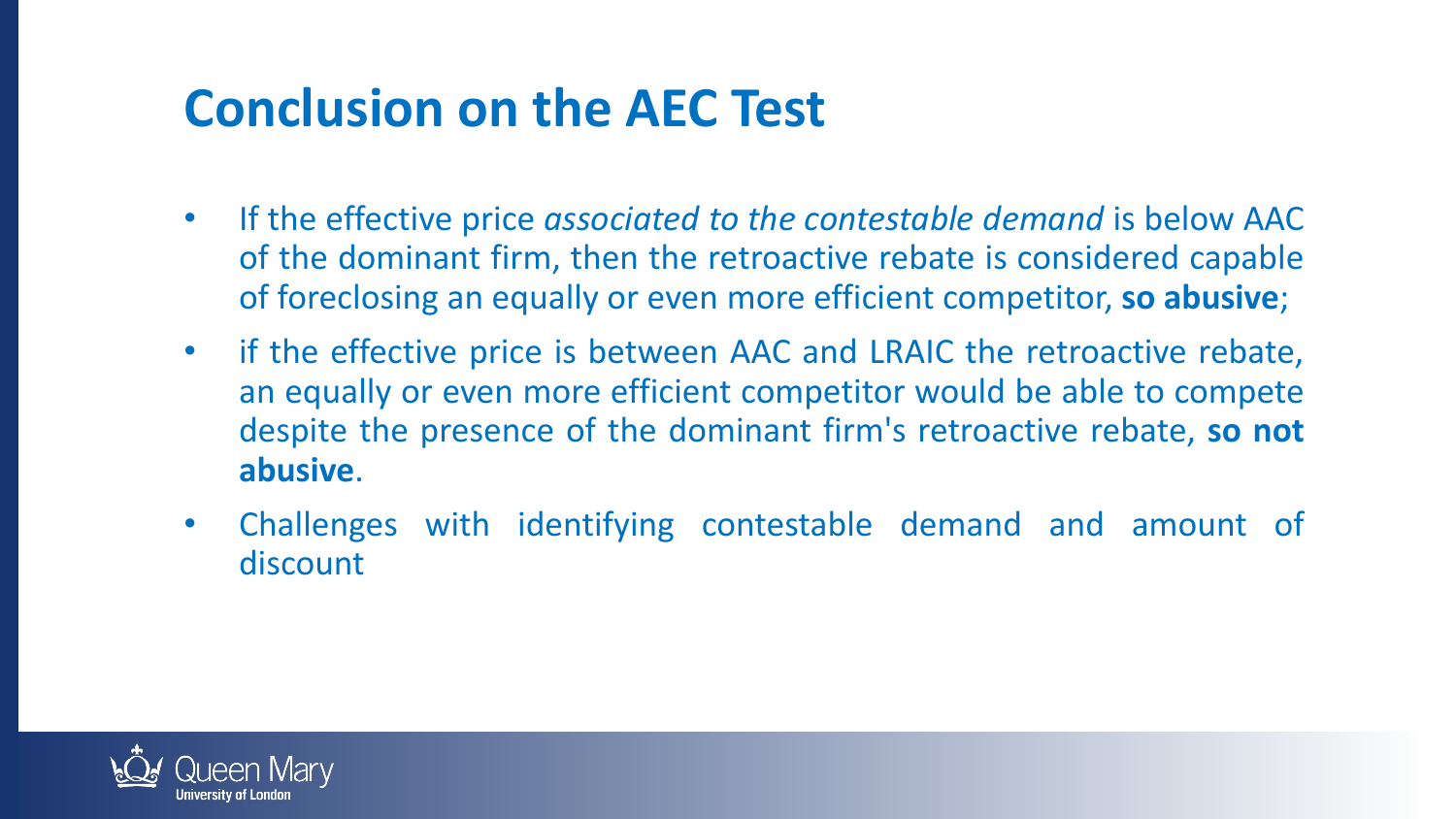

Professor Ioannis Kokkoris Chair in Competition Law and Economics

Dean for Global Engagement Faculty of Humanities and Social Sciences

[i.kokkoris@qmul.ac.uk](mailto:i.kokkoris@qmul.ac.uk)

Queen Mary University of London Centre for Commercial Law Studies 67-69 Lincoln's Inn Fields, WC2A 3JB, London, UK.